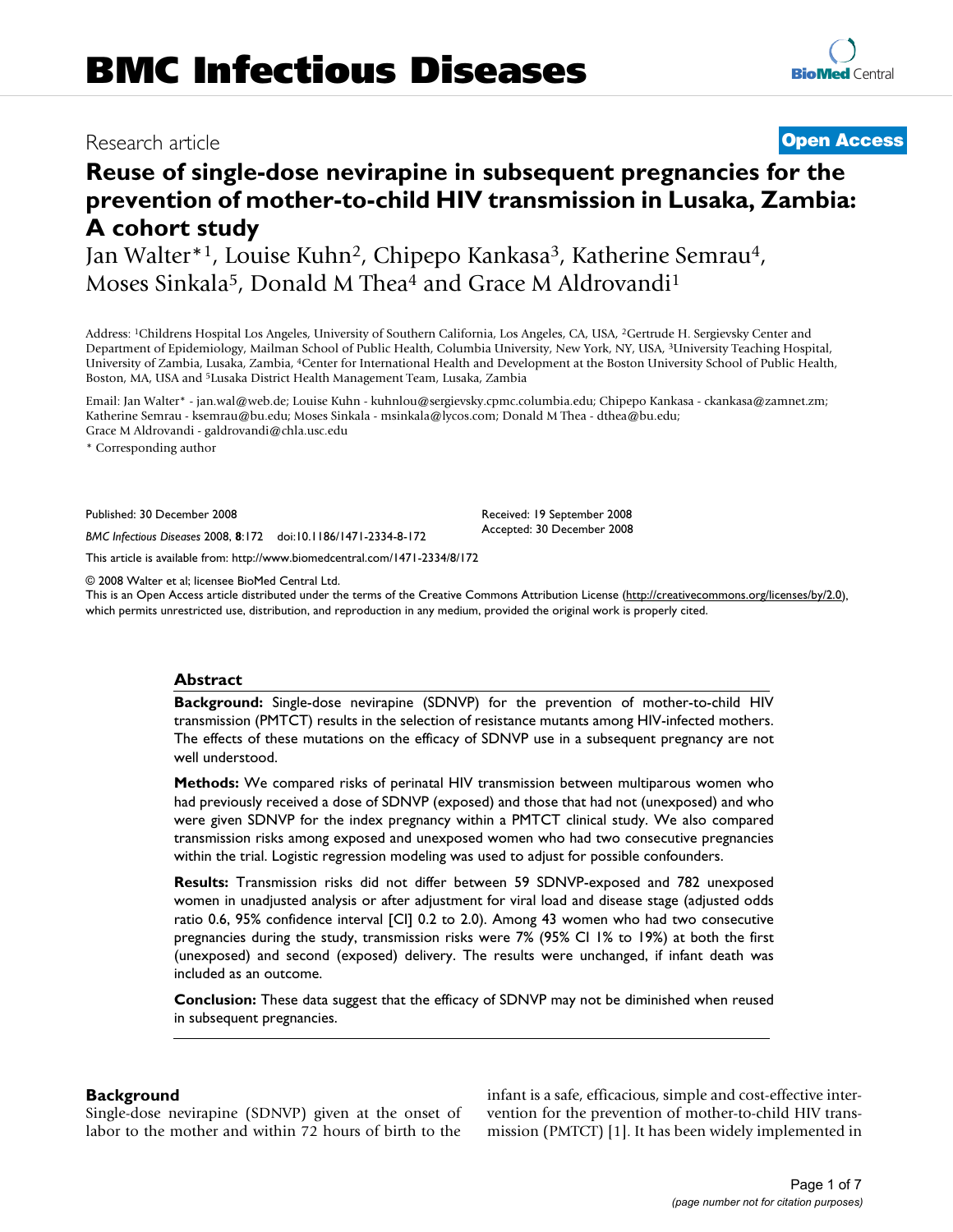resource-constrained countries, where more complex and potent regimens are not available [2].

A drawback of this regimen is the selection of resistance mutations in a large proportion of exposed women and their infected infants [2]. These mutations may reduce virologic susceptibility to treatment with non-nucleoside reverse transcriptase inhibitor-based regimens if initiated soon after delivery [3,4]. The mutations may also remain detectable in a small proportion of women at above preexposure levels as late as 1 year post-partum [5-7], raising concerns that use of this regimen for PMTCT in subsequent pregnancies compromises the efficacy of the intervention.

Studies from South Africa/Cote d'Ivoire [8] and Uganda [9] have found no decrease in SDNVP efficacy during subsequent pregnancies. However, these studies included few subtype C infected women, who may have a higher frequency of resistant strains after exposure to SDNVP [10]. The predominant subtype in circulation in Zambia is C. We compared the transmission risk associated with use of SDNVP in repeat pregnancies among women enrolled in a clinical PMTCT trial in Zambia [11]. Among study participants with at least one previous live birth (multiparous) who were given SDNVP for the study, we compared the perinatal HIV transmission risk between women who reported previous SDNVP use and those who did not. In a second analysis, we compared transmission risks between the first (unexposed) and second (SDNVP-exposed) delivery of a subset of women who had two consecutive pregnancies within the study.

# **Methods**

#### *Study procedures*

Women were enrolled in the Zambia Exclusive Breastfeeding Study at two antenatal clinics in Lusaka, Zambia, between April 2001 and May 2004 [11,12]. All women were given a 200 mg tablet of nevirapine to be taken at the onset of labor. At delivery, women were asked if and when they had consumed the nevirapine tablet. If more than 48 hours had passed or they had not taken it, they were given a second dose. The newborn received 0.6 ml nevirapine suspension as soon as possible after the delivery. All women were counseled to exclusively breastfeed until at least four months. As part of prenatal care, all women were offered multivitamins, presumptive malaria prophylaxis and starting in November 2003 cotrimoxazole prophylaxis if enrolment CD4 cell counts were below 200 cells per μl [13]. Antiretroviral treatment only became available in late 2004, towards the end of the study.

Maternal blood samples were collected at enrolment, CD4 counts (BD Immunocytometry Systems, San Jose, CA) and plasma viral load (Roche Amplicor® version 1.5, Branchburg, NJ) were determined. Women were asked about HIV-related clinical conditions and WHO clinical stage was assigned based on these self-reports. To account for pregnancy-related weight gain, any weight loss was categorized as severe. Weight and height was measured and Body Mass Index (BMI) calculated as kg per square meter. Infant dried blood spots were collected at delivery, one week, one month, at least monthly until 6 months of age and then every 3 months until the end of the follow-up at 24 months and tested for HIV DNA by polymerase chain reaction (PCR) as described previously [11].

The study was approved by the Institutional Review Boards of the investigators' institutions and all participants provided written informed consent.

### *Statistics*

HIV transmission events were included in the analysis if they occurred within 42 days post-partum to allow for variation in the time of the 1 month HIV test. Timing of HIV transmission was categorized by the PCR test results as intrauterine (infant PCR positive within 3 days of delivery), or intrapartum/early breastfeeding (between 4 and 42 days postpartum). For multiple births, the first liveborn infant was included in the analysis. Birth weight of infants born at home was only included in the analysis if the infants were presented at the clinic within 3 days after delivery.

We used the chi-square test, or if the expected cell size was below 5 we used Fisher's Exact Test, to compare categorical variables, Cochran-Armitage Trend Test for ordered categorical variables, the T-test to compare normally-distributed continuous variables and the Wilcoxon Rank Sum Test to compare non-normally-distributed continuous variables. Logistic regression modeling was conducted to adjust for possible confounding. Consecutive deliveries of women during the study were compared using paired Ttests for normally distributed variables, the Wilcoxon Signed Rank Test for non-normally distributed continuous paired variables, and the McNemar Test for categorical variables. Asymptotic p-values were calculated for McNemar Test, unless the expected cell counts were less than 5 in which case, exact values were calculated. Exact binomial confidence intervals were calculated for the transmission risks among women with two deliveries.

All statistical analyses were performed using SAS software (Version 9.1, Cary, NC).

### **Results**

#### *Study population*

Figure 1 illustrates the selection of the study cohort. We excluded primiparous women, women who did not know if they had been exposed to SDNVP, women with a self-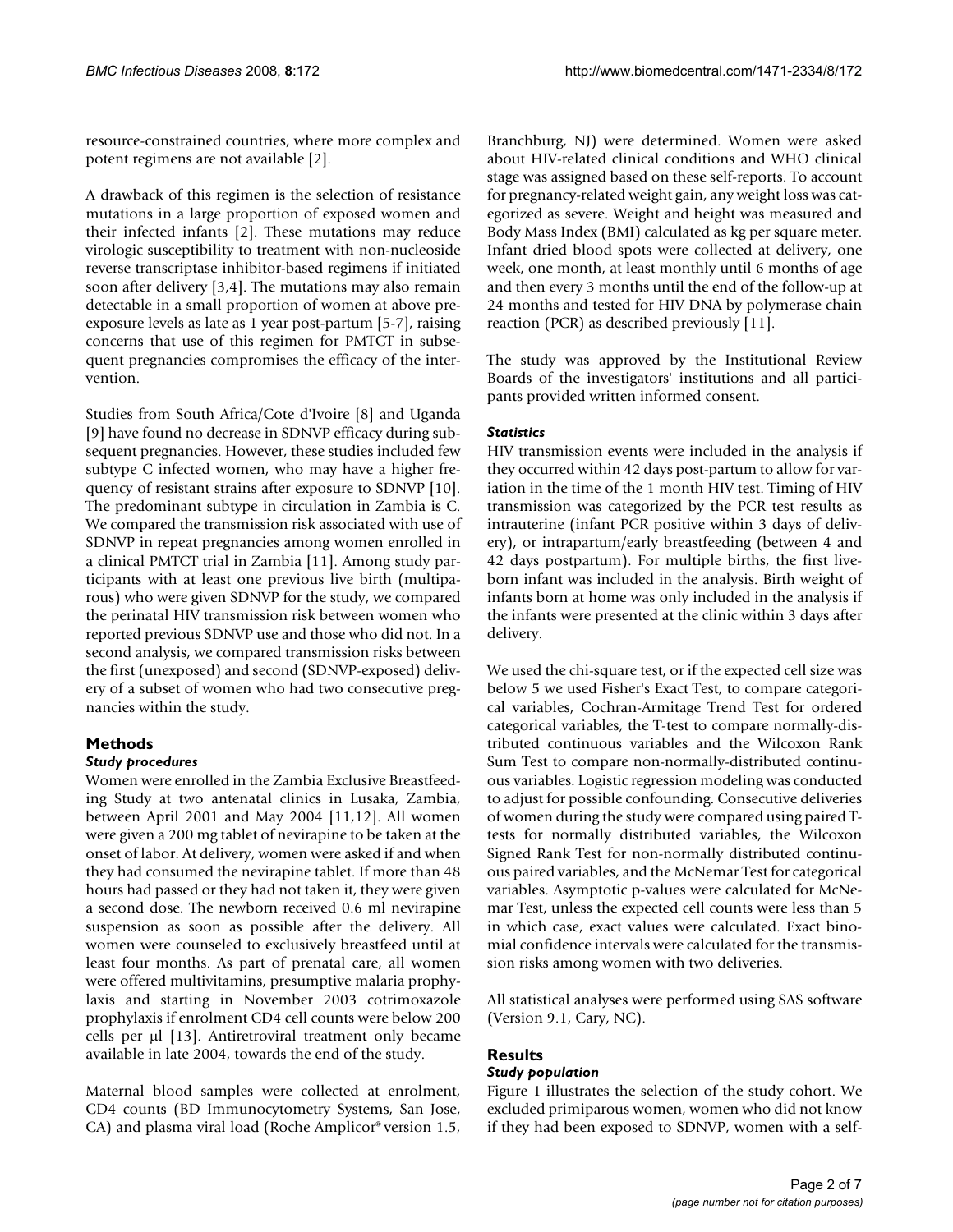

**Repeated SDNVP exposure within the Zambia Exclusive Breastfeeding Study and selection of the study cohort**.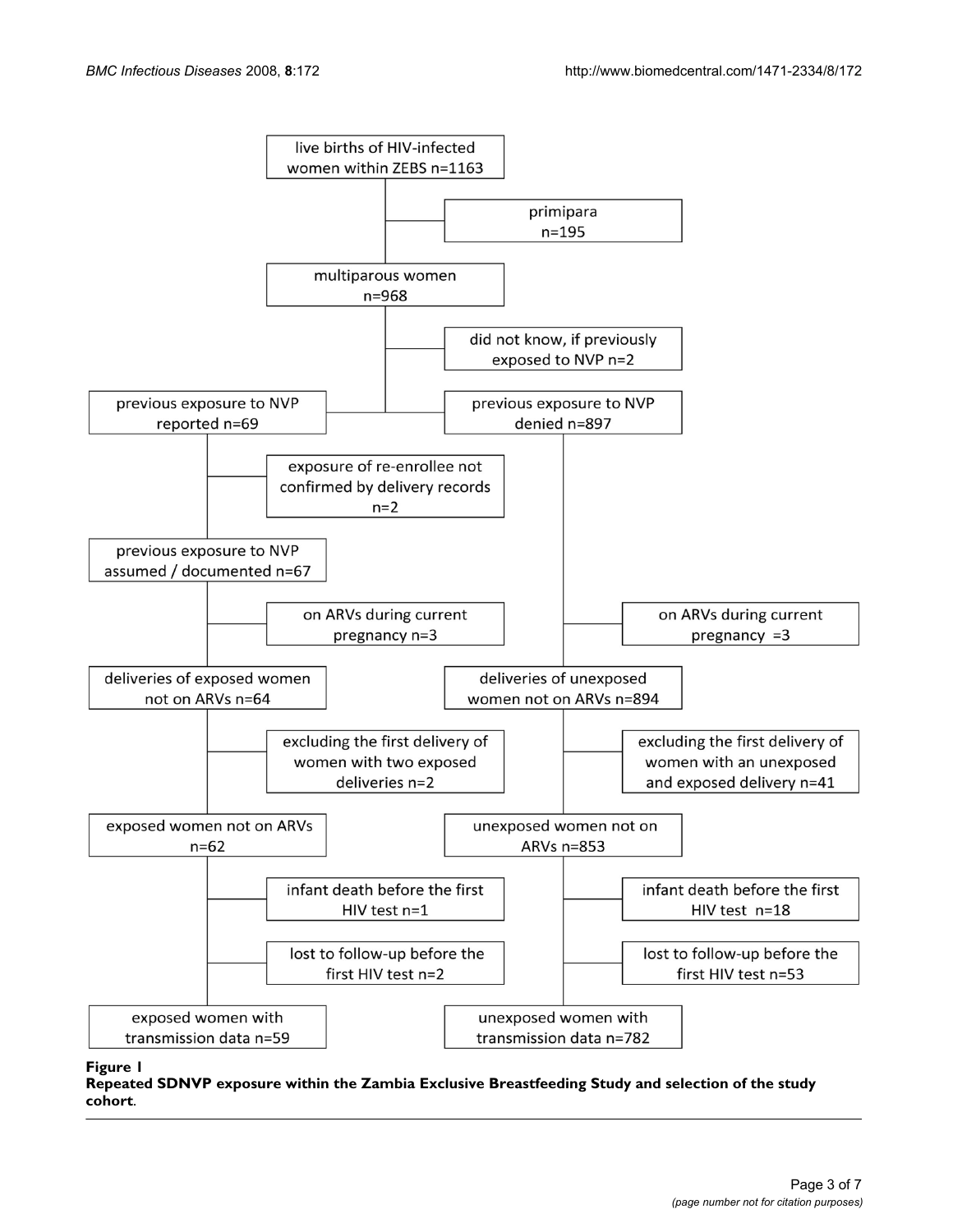reported exposure that contradicted the study documentation, as well as women on antiretroviral treatment during pregnancy. To assure statistical independence of the groups, we further limited the study population to one delivery (i.e. the second) per woman, resulting in the inclusion of 62 deliveries of SDNVP-exposed and 853 of unexposed women. Similar frequencies of infants died (1 (2%) versus 18 (2%),  $p = 1.0$ ) or were lost to follow-up (2) (3%) versus 53 (6%),  $p = 0.58$ ) before their HIV-status could be determined, resulting in a final study cohort of 59 exposed and 782 unexposed women.

Of the 59 exposed women, 45 (76%) had received nevirapine at a preceding delivery within our study, nine (15%) reported participation in an earlier study at the same site and for 5 (8%) the source of exposure was unknown.

Unexposed women had a higher viral load and more advanced disease stage  $(≥$  stage III) at enrolment than SDNVP-exposed women. They also had fewer previous live births, lower BMI, and tended to have infants of lower birth weight. CD4 counts were not significantly different (Table 1).

#### *HIV transmission risks between SDNVP-exposed and unexposed*

The risk for perinatal HIV transmission and the risk for combined HIV transmission and infant death  $\leq 42$  days post-partum did not significantly differ by maternal exposure to nevirapine and was slightly lower in the exposed

| Table 1: Characteristics HIV-infected multiparous mothers and their infants by previous exposure to single-dose nevirapine (SDNVP). |  |  |  |  |
|-------------------------------------------------------------------------------------------------------------------------------------|--|--|--|--|
|-------------------------------------------------------------------------------------------------------------------------------------|--|--|--|--|

|                                                              |                        | Mother previously nevirapine exposed Mother previously nevirapine un-exposed | p-value        |
|--------------------------------------------------------------|------------------------|------------------------------------------------------------------------------|----------------|
| N <sup>a</sup>                                               | 59                     | 782                                                                          |                |
| Socio-demographic variables                                  |                        |                                                                              |                |
| Maternal age [mean ± SD]                                     | $27.3 \pm 5.1$         | $26.9 \pm 4.9$                                                               | 0.59           |
| Number of previous live births [median<br>(IQR)]             | 3(2, 4)                | 2(1, 3)                                                                      | 0.001          |
| HIV-related factors at enrolment                             |                        |                                                                              |                |
| HIV viral load [copies per ml]                               |                        |                                                                              |                |
| Median (IQR)                                                 | 20,501 (7,001; 60,617) | 39,401 (9,728; 130,058)                                                      | 0.04           |
| $<$ 10 000 [N $(\%)$ ]                                       | 17(29)                 | 202(26)                                                                      |                |
| 10 000-99 999 [N (%)]                                        | 31(53)                 | 346 (44)                                                                     |                |
| $\geq$ 100 000 [N (%)]                                       | 10(17)                 | 232(30)                                                                      | $0.11$ (trend) |
| CD4 cells [counts per µl]                                    |                        |                                                                              |                |
| Median (IQR)                                                 | 335 (222, 453)         | 316 (190, 468)                                                               | 0.86           |
| < 200                                                        | 14(24)                 | 205(26)                                                                      |                |
| 200-349                                                      | 19(33)                 | 238 (30)                                                                     |                |
| $\geq 350$                                                   | 25(43)                 | 338 (43)                                                                     | 0.86 (trend)   |
| N (%) WHO clinical stage III                                 | 11(19)                 | 337 (43)                                                                     | 0.0002         |
| BMI at I month post partum [mean ± SD]                       | $22.7 \pm 3.2$         | $21.7 \pm 3.4$                                                               | 0.03           |
| Hemoglobin [g/dl] [mean ± SD]                                | $10.9 \pm 1.5$         | $10.6 \pm 1.5$                                                               | 0.12           |
| Positive rapid plasma regain test for syphilis<br>[N (%)]    | 6(11)                  | 135(18)                                                                      | 0.15           |
| Obstetric and infant variables                               |                        |                                                                              |                |
| Caesarean sections [N (%)]                                   | $\frac{1(2)}{2}$       | 14(2)                                                                        | 1.0            |
| Low birth weight $[N (%) < 2500 g]$                          | 2(4)                   | 83(11)                                                                       | 0.07           |
| Birth weight [mean ± SD]                                     | $3077 \pm 439$         | $3015 \pm 496$                                                               | 0.36           |
| Preterm delivery [N $(\%) \leq 34$ weeks of<br>gestation]    | 11(19)                 | 178(23)                                                                      | 0.50           |
| Sex [N (%) male]                                             | 26(44)                 | 407 (52)                                                                     | 0.23           |
| Nevirapine prophylaxis at current delivery                   |                        |                                                                              |                |
| Maternal dose taken [N (%)]                                  | 58 (98)                | 745 (95)                                                                     | 0.51           |
| Infant dose taken [N (%)]                                    | 57 (98)                | 733 (95)                                                                     | 0.35           |
| HIV transmission and infant mortality <sup>b</sup>           |                        |                                                                              |                |
| Infants HIV positive $\leq$ day 42 [N (%)]                   | 3(5)                   | 94 (12)                                                                      | 0.11           |
| Infants HIV positive or died $\leq$ day 42 [N<br>$(\%)]^{c}$ | 4(7)                   | 127(16)                                                                      | 0.06           |

a) numbers may differ from the total due to missing data

b) Loss to follow-up at 42 days (as defined as HIV-uninfected, did not die ≤ 42 days, but was last tested before the one month visit) was not

significantly different between both groups (1 (2%) versus 63 (8%),  $p = 0.08$ ).

c) The study size for the combined analysis of infant mortality and HIV transmission was slightly larger as it includes 1 infant in the exposed and 18 in the unexposed group who died before the HIV status was established.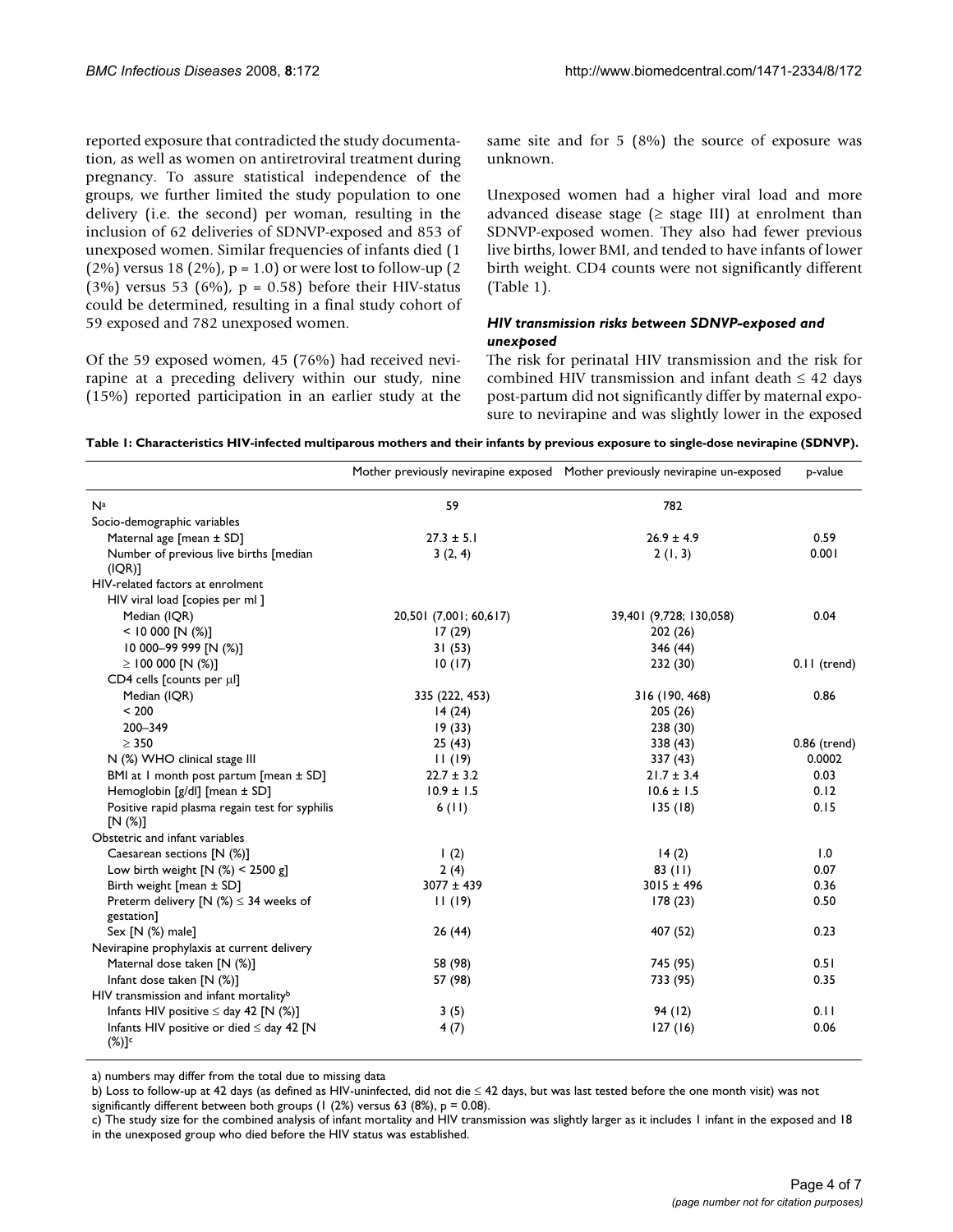group (exposed: 3 (5%) versus unexposed: 94 (12%),  $p =$ 0.11) (Table 1). The risks were also similar if further stratified by the probable timing of HIV transmission: intrauterine - 1 (2%) versus 49 (6%),  $p = 0.25$  - and intrapartum/early breastfeeding – 2 (3%) versus 45 (6%), p = 0.57 in exposed versus unexposed deliveries respectively.

There continued to be no association between maternal SDNVP exposure status and transmission after adjusting for confounding by logistic regression. In these models, the adjusted odds ratio (AOR) for HIV transmission  $\leq 42$ days post-partum among exposed relative to unexposed was 0.6 (95% CI: 0.2 to 2.0) after adjusting for maternal viral load (AOR 3.0, 95% CI 2.1 to 4.2 per log10 increase) and maternal clinical stage (AOR: 1.8, 95% CI 1.1 to 2.8). None of the other factors listed in Table 1 was independently associated with the transmission risk if added to the above model, or substantially changed the estimate of the nevirapine exposure effect. The results were similar, if the combined risk for HIV transmission and infant death was chosen as the outcome.

#### *Women with two deliveries within the study*

Of the 45 women who had two live births during the study, 2 reported a previous exposure to SDNVP at their first enrolment. One of them transmitted HIV to their infant at the second exposed delivery (the first within the study), however neither of them transmitted at the third exposed delivery. We next compared transmission risks between the remaining 43 women with an unexposed and a subsequently exposed delivery.

The median time between the two deliveries was 22 months (range 12 to 42 months, IQR: 17 to 31 months), during which the median CD4 cell count declined by 96 cells per μl. There was no significant difference in the viral load between pregnancies (Table 2) with only 4 women decreasing by more than 0.7  $log_{10}$  copies per ml and 4 increasing by more than  $0.7 \log_{10}$  copies per ml. In most of the other characteristics the women were comparable at their first and second pregnancy (Table 2).

The risk for HIV transmission did not differ between the SDNVP-naive and exposed pregnancies (3 (7%), 95% CI: 1% to 19% in both groups,  $p = 1.0$ ) with similar numbers of intrauterine (0 versus 1) and intrapartum/early breastfeeding transmissions (3 versus 2) (Table 2). These six transmissions occurred to 5 different women, as one mother transmitted HIV in both deliveries (intrapartum/ early breastfeeding at first and intrauterine at the second).

**Table 2: HIV transmission among 43 HIV-infected women who had two deliveries within the study.**

|                                                           | Mother previously nevirapine un-exposed<br>(first delivery) | Mother previously nevirapine exposed<br>(second delivery) | p-value  |
|-----------------------------------------------------------|-------------------------------------------------------------|-----------------------------------------------------------|----------|
| Socio-demographic variables                               |                                                             |                                                           |          |
| Maternal age [mean ± SD]                                  | $25.3 \pm 4.7$                                              | $27.3 \pm 4.9$                                            | < 0.0001 |
| Primipara [N (%)]                                         | 5(12)                                                       | 0(0)                                                      |          |
| HIV-related factors at enrolment                          |                                                             |                                                           |          |
| HIV viral load [median copies per ml<br>I(QR)             | 30,412 (6,864; 80,557)                                      | 18,918 (7,162; 78,152)                                    | 0.34     |
| CD4 cells per µl [median (IQR)]                           | 430 (303, 595)                                              | 334 (188, 460)                                            | < 0.0001 |
| Disease stage III [N (%)]                                 | 14(33)                                                      | 9(21)                                                     | 0.30     |
| BMI at I month post partum [mean ±<br>SD]                 | $21.4 \pm 2.8$                                              | $22.4 \pm 3.1$                                            | 0.007    |
| Hemoglobin $[g/d]$ [mean $\pm$ SD]                        | $10.7 \pm 1.5$                                              | $11.0 \pm 1.4$                                            | 0.24     |
| Positive rapid plasma regain test for<br>syphilis [N (%)] | 9(22)                                                       | 5(12)                                                     | 0.22     |
| Obstetric and infant variables                            |                                                             |                                                           |          |
| Caesarean sections [N (%)]                                | 2(5)                                                        | 0(0)                                                      |          |
| Low birth weight $[N (%) < 2500 g]$                       | 5(12)                                                       | 2(5)                                                      | 0.45     |
| Birth weight [mean ± SD]                                  | $3029 \pm 536$                                              | $3042 \pm 469$                                            | 0.82     |
| Preterm delivery $[N (%) \leq 34$ weeks of<br>gestation]  | 5(12)                                                       | 8(19)                                                     | 0.75     |
| Sex $[N \ (\%)$ male]                                     | 23(53)                                                      | 16(37)                                                    | 0.14     |
| Nevirapine prophylaxis at current delivery                |                                                             |                                                           |          |
| Maternal dose taken [N (%)]                               | 43 (100)                                                    | 43 (100)                                                  |          |
| Infant dose taken [N (%)]                                 | 40 (93)                                                     | 41 (98)                                                   | 1.0      |
| HIV transmission and infant mortality                     |                                                             |                                                           |          |
| Infants HIV positive $\leq$ day 42 [N $(\%)$ ]            | 3(7)                                                        | 3(7)                                                      | 1.0      |
| Infants HIV positive or died ≤ day 42 [N<br>$(\%)$ ]      | 4(9)                                                        | 3(7)                                                      | 1.0      |

Numbers may differ from the total due to missing data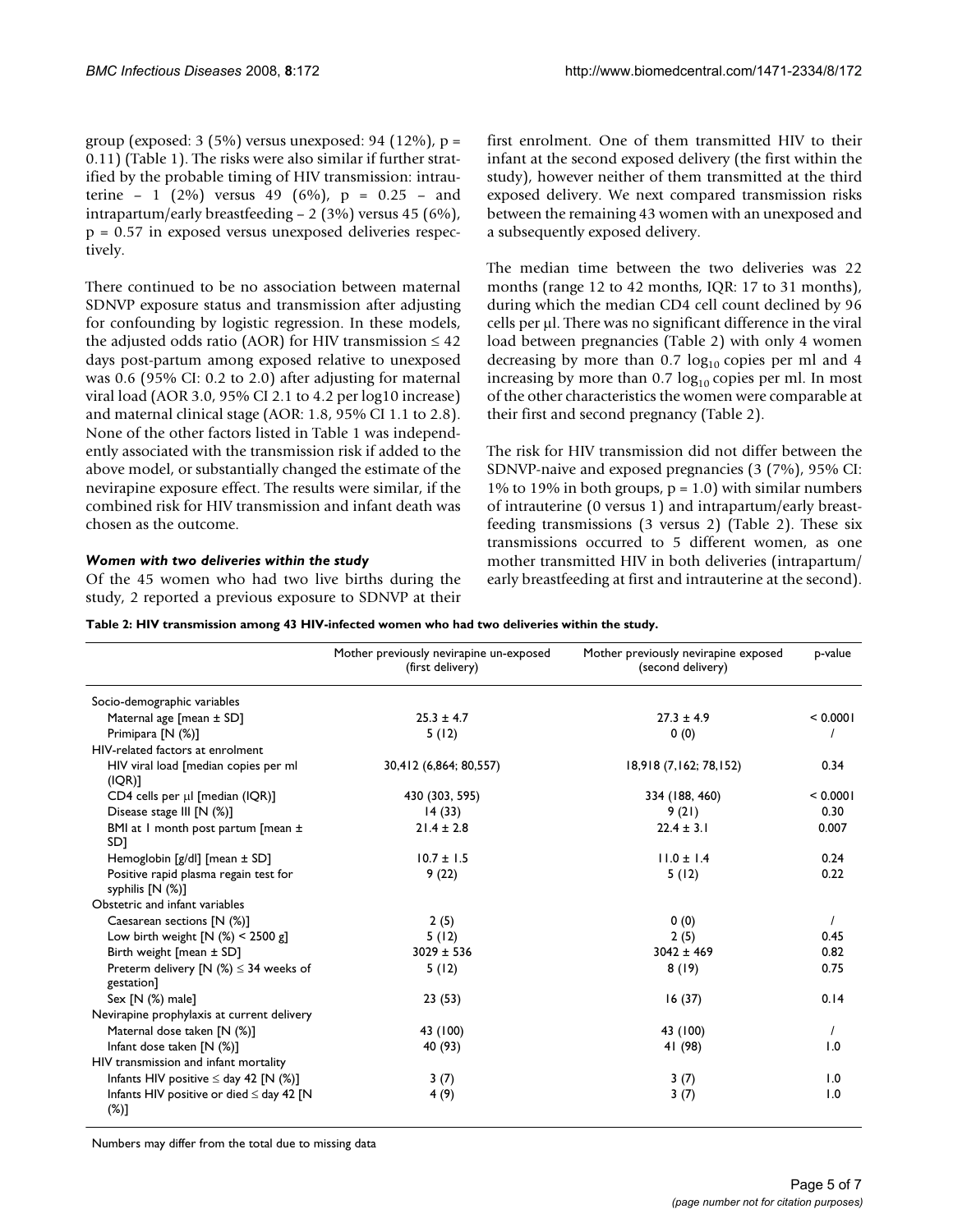### **Discussion**

In this well-defined cohort of HIV-infected women in Lusaka, Zambia, the reuse of SDNVP for PMTCT at a subsequent pregnancy did not reduce the efficacy of the intervention. Women who reported use of SDNVP in a previous pregnancy had transmission rates that were similar to multiparous women who were drug naïve. Moreover, women who used SDNVP for two pregnancies during the study did not experience increased transmission rates in the second pregnancy, despite having demonstrable progression in their HIV disease as indicated by a decline in CD4 cell counts of nearly 100 cells/uL. In conjunction with the previous published studies from South Africa/ Cote d'Ivoire [8] and Uganda [9], these data indicate that reuse of SDNVP may not be associated with a loss of efficacy.

Our observations suggest that persistent small pools of resistant mutants do not affect the efficacy of subsequent courses of SDNVP for later pregnancies. Resistant viral variants may be created and can remain detectable for as long as one year post-exposure [5-7]. But because they do not seem to interfere with the ability of nevirapine to prevent transmission in subsequent deliveries, we assume that they represent a small and insignificant fraction of maternal virus. Our findings are therefore concordant with a model in which SDNVP efficacy relies on the inhibition of the majority of circulating strains. However, such a mechanism is in contrast to treatment efficacy, which is compromised by resistance mutations if started within 6– 18 months after SDNVP exposure [3,4,14].

The main limitation of this study is its small size. Power calculations indicate that we had sufficient power (> 80% with two-tailed alpha of 5%) to detect a difference in transmission rates of 14% for the comparison between women (Table 1). While these data therefore cannot be seen as definite evidence *per se*, the cumulative evidence suggests that SDNVP will remain efficacious independent of subtype and geographic region.

The mean time between deliveries in our study of 22 months is comparable to the difference observed in the two preceding studies [8,9]. Our ability to assess the efficacy of second dosing of SDNVP during a subsequent but more closely spaced pregnancy is limited. However, detection and fading of nevirapine resistance is similar regardless of whether nevirapine exposure is repeated or for the first time [15,16].

#### **Conclusion**

SDNVP does not appear to lose it's efficacy for preventing mother-to-child transmission when repeat dosing occurs during subsequent pregnancies in HIV-infected women in Zambia. SDNVP is likely to remain an effective prevention method for Zambia and other resource-limited settings where more complex and efficacious regimens [17] have not yet become available.

### **Abbreviations**

AOR: adjusted odds ratio; ARV: antiretroviral treatment; BMI: body mass index; CI: confidence interval; IQR: inter quartile range; PMTCT: prevention of mother-to-child HIV transmission; SD: standard deviation; SDNVP: single dose nevirapine; ZEBS: Zambia Exclusive Breastfeeding Study.

### **Competing interests**

The authors declare that they have no competing interests.

### **Authors' contributions**

All authors participated in the collection of the data, their analysis and interpretation, as well as in revising the final manuscript. GMA was responsible for all the laboratory aspects of the study. LK and JW designed and conducted the analysis, JW drafted the manuscript.

#### **Acknowledgements**

We thank the women who participated in this study and the ZEBS staff and volunteers for collecting the data and for their care of the study participants. The study was supported by NIH grants R01 HD 39611 and R01 HD 40777. GMA is recipient of the Elizabeth Glaser Pediatric AIDS Foundation Scientist Award.

#### **References**

- 1. Jackson JB, Musoke P, Fleming T, Guay LA, Bagenda D, Allen M, Nakabiito C, Sherman J, Bakaki P, Owor M, Ducar C, Deseyve M, Mwatha A, Emel L, Duefield C, Mirochnick M, Fowler MG, Mofenson L, Miotti P, Gigliotti M, Bray D, Mmiro F: **[Intrapartum and neonatal single](http://www.ncbi.nlm.nih.gov/entrez/query.fcgi?cmd=Retrieve&db=PubMed&dopt=Abstract&list_uids=13678973)[dose nevirapine compared with zidovudine for prevention of](http://www.ncbi.nlm.nih.gov/entrez/query.fcgi?cmd=Retrieve&db=PubMed&dopt=Abstract&list_uids=13678973) mother-to-child transmission of HIV-1 in Kampala, Uganda: 18-month follow-up of the HIVNET 012 randomised trial.** *Lancet* 2003, **362:**859-868.
- 2. Arrive E, Newell ML, Ekouevi DK, Chaix ML, Thiebaut R, Masquelier B, Leroy V, Perre PV, Rouzioux C, Dabis F: **[Prevalence of resist](http://www.ncbi.nlm.nih.gov/entrez/query.fcgi?cmd=Retrieve&db=PubMed&dopt=Abstract&list_uids=17533166)[ance to nevirapine in mothers and children after single-dose](http://www.ncbi.nlm.nih.gov/entrez/query.fcgi?cmd=Retrieve&db=PubMed&dopt=Abstract&list_uids=17533166) exposure to prevent vertical transmission of HIV-1: a meta[analysis.](http://www.ncbi.nlm.nih.gov/entrez/query.fcgi?cmd=Retrieve&db=PubMed&dopt=Abstract&list_uids=17533166)** *Int J Epidemiol* 2007, **36:**1009-1021.
- 3. Lockman S, Shapiro RL, Smeaton LM, Wester C, Thior I, Stevens L, Chand F, Makhema J, Moffat C, Asmelash A, Ndase P, Arimi P, van Widenfelt E, Mazhani L, Novitsky V, Lagakos S, Essex M: **[Response](http://www.ncbi.nlm.nih.gov/entrez/query.fcgi?cmd=Retrieve&db=PubMed&dopt=Abstract&list_uids=17215531) [to antiretroviral therapy after a single, peripartum dose of](http://www.ncbi.nlm.nih.gov/entrez/query.fcgi?cmd=Retrieve&db=PubMed&dopt=Abstract&list_uids=17215531) [nevirapine.](http://www.ncbi.nlm.nih.gov/entrez/query.fcgi?cmd=Retrieve&db=PubMed&dopt=Abstract&list_uids=17215531)** *N Engl J Med* 2007, **356:**135-147.
- 4. Chi BH, Sinkala M, Stringer EM, Cantrell RA, Mtonga V, Bulterys M, Zulu I, Kankasa C, Wilfert C, Weidle PJ, Vermund SH, Stringer JS: **[Early clinical and immune response to NNRTI-based antiret](http://www.ncbi.nlm.nih.gov/entrez/query.fcgi?cmd=Retrieve&db=PubMed&dopt=Abstract&list_uids=17457089)roviral therapy among women with prior exposure to single[dose nevirapine.](http://www.ncbi.nlm.nih.gov/entrez/query.fcgi?cmd=Retrieve&db=PubMed&dopt=Abstract&list_uids=17457089)** *Aids* 2007, **21:**957-964.
- 5. Palmer S, Boltz V, Martinson N, Maldarelli F, Gray G, McIntyre J, Mellors J, Morris L, Coffin J: **[Persistence of nevirapine-resistant](http://www.ncbi.nlm.nih.gov/entrez/query.fcgi?cmd=Retrieve&db=PubMed&dopt=Abstract&list_uids=16641095) [HIV-1 in women after single-dose nevirapine therapy for](http://www.ncbi.nlm.nih.gov/entrez/query.fcgi?cmd=Retrieve&db=PubMed&dopt=Abstract&list_uids=16641095) [prevention of maternal-to-fetal HIV-1 transmission.](http://www.ncbi.nlm.nih.gov/entrez/query.fcgi?cmd=Retrieve&db=PubMed&dopt=Abstract&list_uids=16641095)** *Proc Natl Acad Sci U S A* 2006, **103(18):**7094-7099.
- 6. Flys T, Nissley DV, Claasen CW, Jones D, Shi C, Guay LA, Musoke P, Mmiro F, Strathern JN, Jackson JB, Eshleman JR, Eshleman SH: **[Sensi](http://www.ncbi.nlm.nih.gov/entrez/query.fcgi?cmd=Retrieve&db=PubMed&dopt=Abstract&list_uids=15942890)[tive drug-resistance assays reveal long-term persistence of](http://www.ncbi.nlm.nih.gov/entrez/query.fcgi?cmd=Retrieve&db=PubMed&dopt=Abstract&list_uids=15942890) HIV-1 variants with the K103N nevirapine (NVP) resistance mutation in some women and infants after the administra[tion of single-dose NVP: HIVNET 012.](http://www.ncbi.nlm.nih.gov/entrez/query.fcgi?cmd=Retrieve&db=PubMed&dopt=Abstract&list_uids=15942890)** *J Infect Dis* 2005, **192:**24-29.